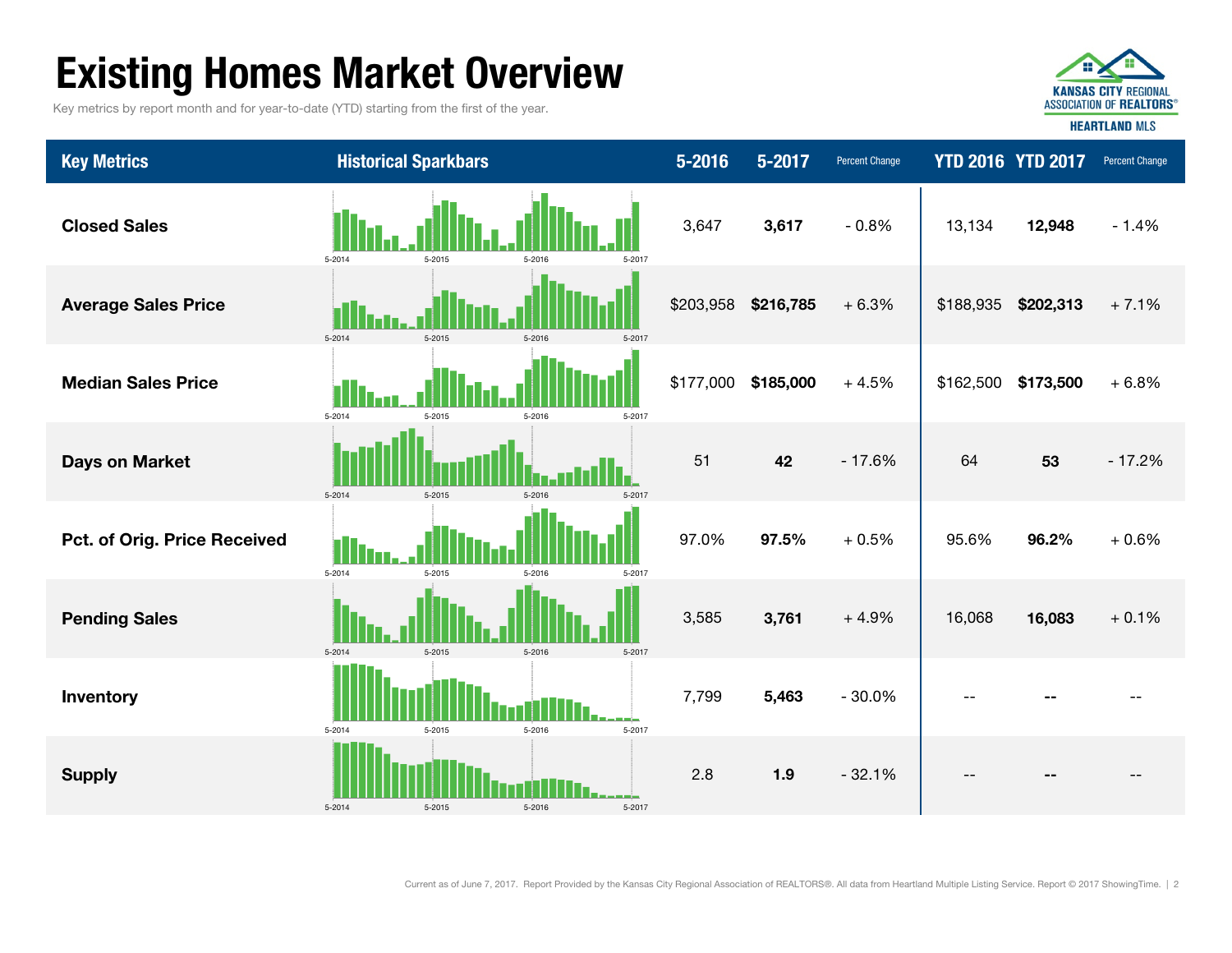## New Homes Market Overview

Key metrics by report month and for year-to-date (YTD) starting from the first of the year.



| <b>Key Metrics</b>           | <b>Historical Sparkbars</b>              | $5 - 2016$ | $5 - 2017$ | Percent Change |           | <b>YTD 2016 YTD 2017</b> | Percent Change |
|------------------------------|------------------------------------------|------------|------------|----------------|-----------|--------------------------|----------------|
| <b>Closed Sales</b>          | 5-2014<br>5-2015<br>5-2017<br>5-2016     | 352        | 402        | $+14.2%$       | 1,376     | 1,540                    | $+11.9%$       |
| <b>Average Sales Price</b>   | 5-2014<br>$5 - 2017$<br>5-2015<br>5-2016 | \$369,395  | \$379,177  | $+2.6%$        | \$363,028 | \$374,572                | $+3.2%$        |
| <b>Median Sales Price</b>    | 5-2014<br>5-2016<br>5-2017<br>5-2015     | \$331,660  | \$359,925  | $+8.5%$        | \$333,384 | \$341,650                | $+2.5%$        |
| <b>Days on Market</b>        | $5 - 2014$<br>5-2015<br>5-2017<br>5-2016 | 156        | 145        | $-7.1%$        | 141       | 126                      | $-10.6%$       |
| Pct. of Orig. Price Received | 5-2014<br>5-2015<br>5-2016<br>5-2017     | 101.3%     | 101.7%     | $+0.4%$        | 101.3%    | 101.7%                   | $+0.4%$        |
| <b>Pending Sales</b>         | 5-2014<br>5-2015<br>5-2016<br>5-2017     | 360        | 406        | $+12.8%$       | 1,899     | 1,969                    | $+3.7%$        |
| Inventory                    | 5-2014<br>5-2016<br>5-2015<br>5-2017     | 1,432      | 1,534      | $+7.1%$        |           |                          |                |
| <b>Supply</b>                | 5-2014<br>5-2015<br>5-2016<br>5-2017     | 5.2        | 4.9        | $-5.8%$        | $-$       |                          |                |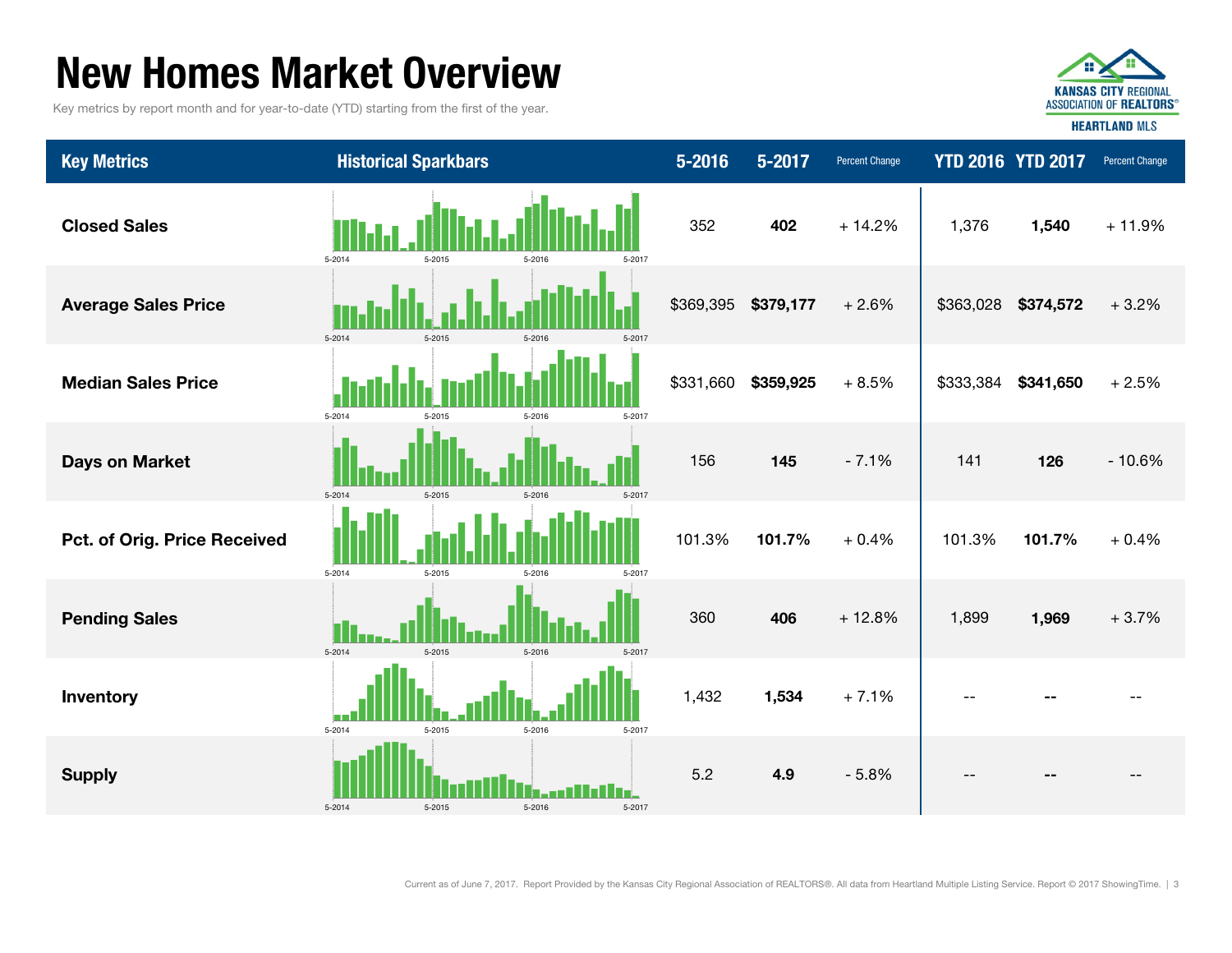# New and Existing Homes Combined Activity Overview

Key metrics by report month and for year-to-date (YTD) starting from the first of the year.



| <b>Key Metrics</b>           | <b>Historical Sparkbars</b>                | 5-2016    | 5-2017    | <b>Percent Change</b> | <b>YTD 2016 YTD 2017</b> |           | Percent Change |
|------------------------------|--------------------------------------------|-----------|-----------|-----------------------|--------------------------|-----------|----------------|
| <b>Closed Sales</b>          | 5-2014<br>5-2015<br>5-2016<br>5-2017       | 3,999     | 4,019     | $+0.5%$               | 14,510                   | 14,488    | $-0.2%$        |
| <b>Average Sales Price</b>   | 5-2014<br>5-2015<br>5.901'                 | \$218,549 | \$233,044 | $+6.6%$               | \$205,465                | \$220,638 | $+7.4%$        |
| <b>Median Sales Price</b>    | 11<br>5-2014<br>5-2015<br>5-2016<br>5-2017 | \$187,000 | \$200,000 | $+7.0%$               | \$174,000                | \$186,500 | $+7.2%$        |
| <b>Days on Market</b>        | 5-2014<br>5-2015<br>5-2016                 | 60        | 52        | $-13.3%$              | 71                       | 61        | $-14.1%$       |
| Pct. of Orig. Price Received | 5-2014<br>5-2015<br>5-2016<br>5-2017       | 97.4%     | 98.0%     | $+0.6%$               | 96.1%                    | 96.8%     | $+0.7%$        |
| <b>Pending Sales</b>         | 5-2014<br>5-2016<br>5-2015<br>5-2017       | 3,945     | 4,167     | $+5.6%$               | 17,967                   | 18,052    | $+0.5%$        |
| Inventory                    | 5-2014<br>5-2015<br>5-2016<br>5-2017       | 9,231     | 6,997     | $-24.2%$              | $-$                      |           |                |
| <b>Supply</b>                | 5-2014<br>5-2015<br>5-2016<br>5-2017       | 3.0       | 2.2       | $-26.7%$              |                          |           |                |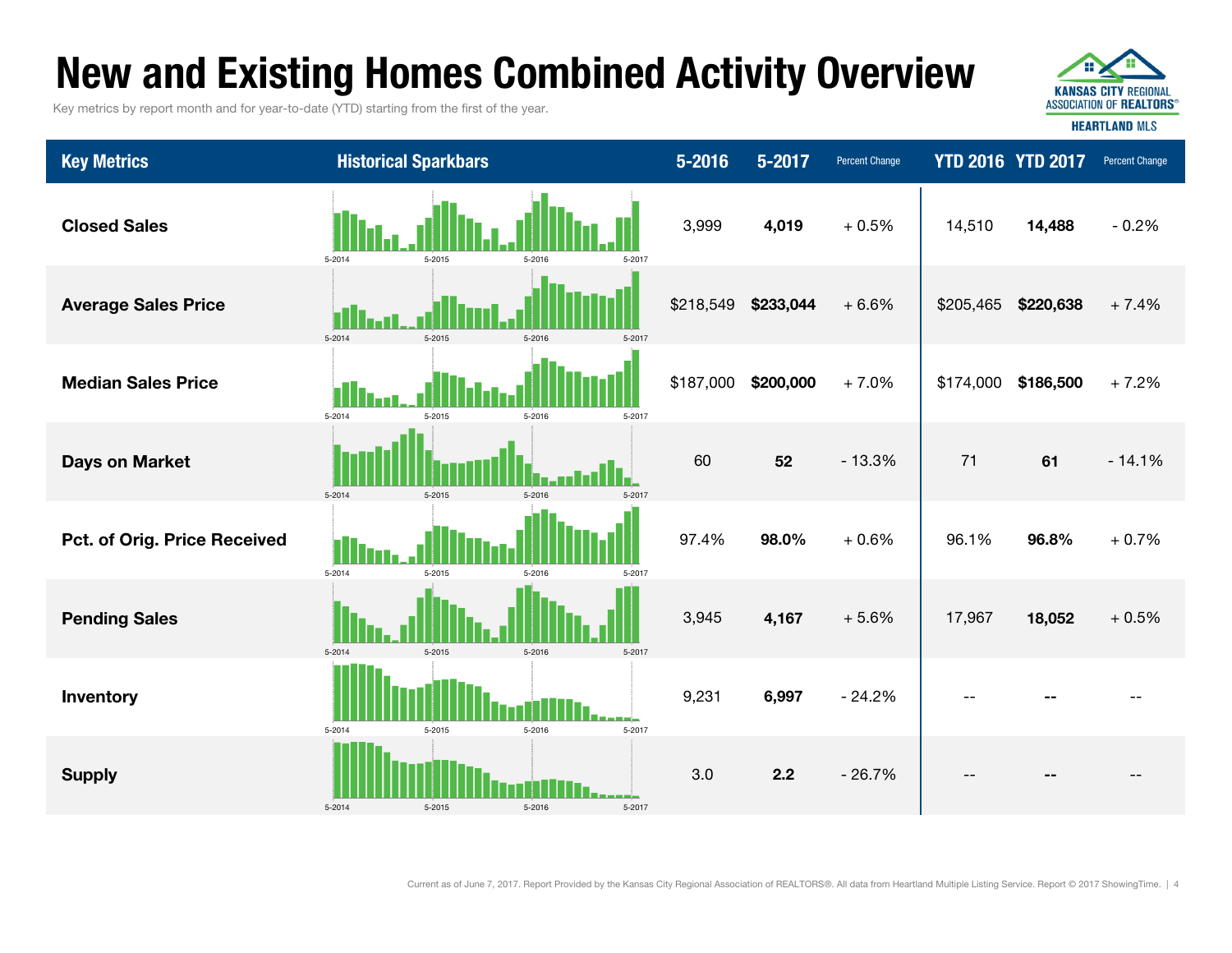### Closed Sales

A count of the actual sales that closed in a given month.





| <b>Closed Sales</b> | <b>Existing Homes</b> | Year-Over-Year<br>Change | <b>New Homes</b> | Year-Over-Year<br>Change |
|---------------------|-----------------------|--------------------------|------------------|--------------------------|
| Jun-2016            | 4,014                 | $+8.6%$                  | 392              | $+18.4%$                 |
| Jul-2016            | 3,435                 | $-4.9\%$                 | 325              | $-0.9\%$                 |
| Aug-2016            | 3,398                 | $+10.6%$                 | 335              | $+13.9%$                 |
| Sep-2016            | 3,183                 | +8.6%                    | 293              | +19.6%                   |
| $Oct-2016$          | 2,777                 | +3.2%                    | 298              | $+6.4\%$                 |
| Nov-2016            | 2,571                 | $+30.0\%$                | 259              | $+31.5%$                 |
| Dec-2016            | 2,604                 | $+7.4%$                  | 327              | $+18.1%$                 |
| Jan-2017            | 1,713                 | -0.6%                    | 233              | $+22.6\%$                |
| Feb-2017            | 1,825                 | $0.0\%$                  | 227              | $+7.1%$                  |
| Mar-2017            | 2,884                 | +2.5%                    | 349              | $+22.9%$                 |
| Apr-2017            | 2,909                 | $-6.9\%$                 | 329              | $-2.7%$                  |
| May-2017            | 3,617                 | -0.8%                    | 402              | $+14.2%$                 |
| 12-Month Avg        | 2,911                 | $+4.2%$                  | 314              | $+13.3%$                 |

Existing Homes **-** New Homes

### Historical Closed Sales by Month

01-2004 1,000 2,000 3,000 4,000 5,000 1-2004 1-2005 1-2006 1-2007 1-2008 1-2009 1-2010 1-2011 1-2012 1-2013 1-2014 1-2015 1-2016 1-2017 $1 - 2017$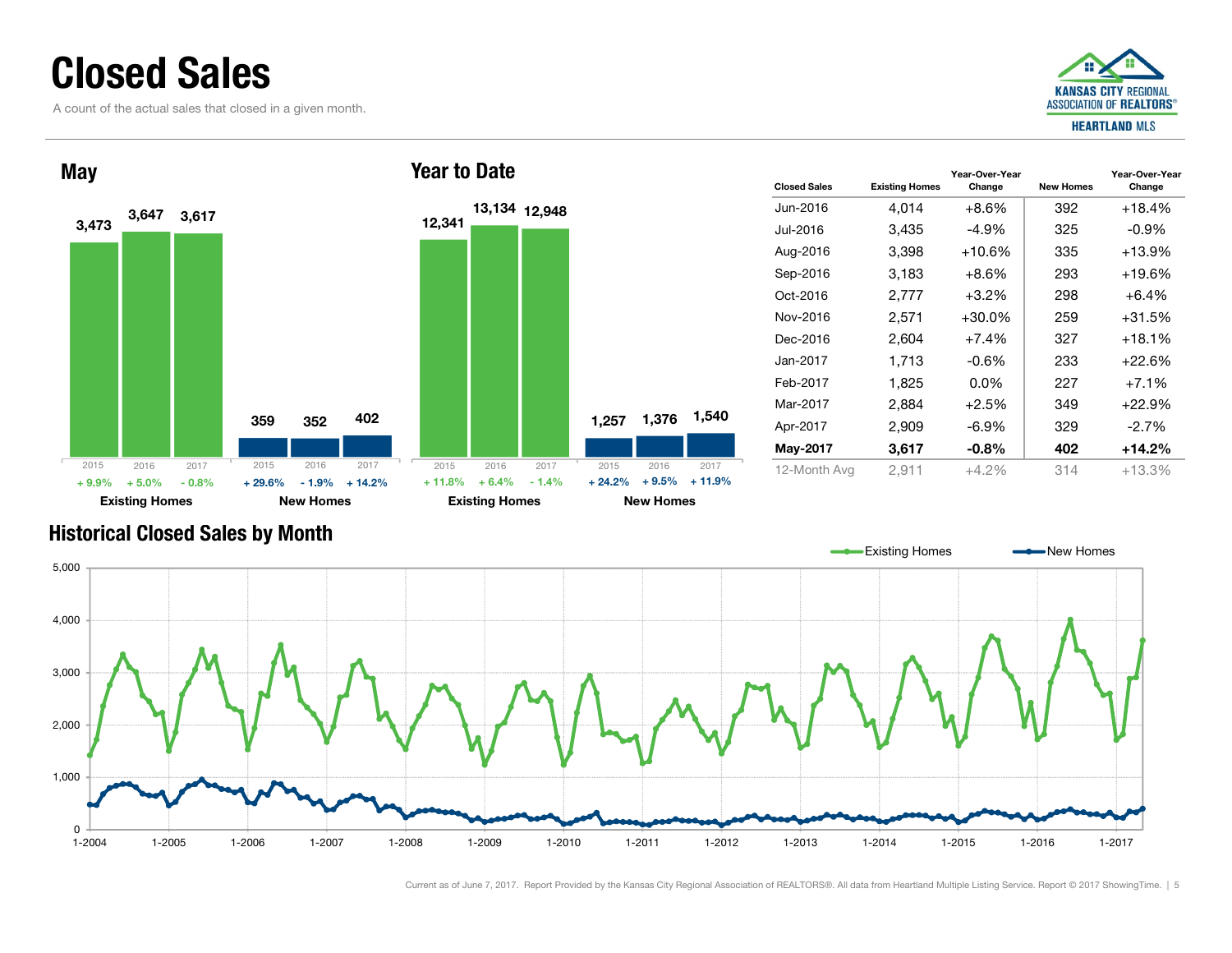### Average Sales Price

Average sales price for all closed sales, not accounting for seller concessions, in a given month.





| Avg. Sales Price | <b>Existing Homes</b> | Year-Over-Year<br>Change | <b>New Homes</b> | Year-Over-Year<br>Change |
|------------------|-----------------------|--------------------------|------------------|--------------------------|
| Jun-2016.        | \$214,143             | $+7.4%$                  | \$382,845        | $+7.9%$                  |
| Jul-2016.        | \$208,243             | $+5.3\%$                 | \$378,146        | $+3.5%$                  |
| Aug-2016         | \$205,495             | $+7.3%$                  | \$387,677        | $+11.9%$                 |
| Sep-2016         | \$199,324             | $+6.9\%$                 | \$385,364        | $+0.6%$                  |
| Oct-2016         | \$198,401             | $+7.8\%$                 | \$374.679        | $+1.8\%$                 |
| Nov-2016         | \$194,812             | $+4.8%$                  | \$382,907        | $+9.1\%$                 |
| Dec-2016         | \$193,791             | $+5.9\%$                 | \$374.658        | -5.2%                    |
| Jan-2017         | \$185,720             | $+9.2%$                  | \$404,127        | $+9.9\%$                 |
| Feb-2017         | \$189,119             | $+8.8%$                  | \$379,748        | +8.6%                    |
| Mar-2017         | \$200,722             | $+8.8\%$                 | \$358,130        | $+0.5\%$                 |
| Apr-2017         | \$203,927             | $+4.7%$                  | \$361,846        | $-1.6%$                  |
| May-2017         | \$216,785             | $+6.3\%$                 | \$379,177        | $+2.6\%$                 |
| 12-Month Avg*    | \$190,057             | $+6.7\%$                 | \$364,845        | $+3.7%$                  |

\* Avg. Sales Price for all properties from June 2016 through May 2017. This is not the average of the individual figures above.



### Historical Average Sales Price by Month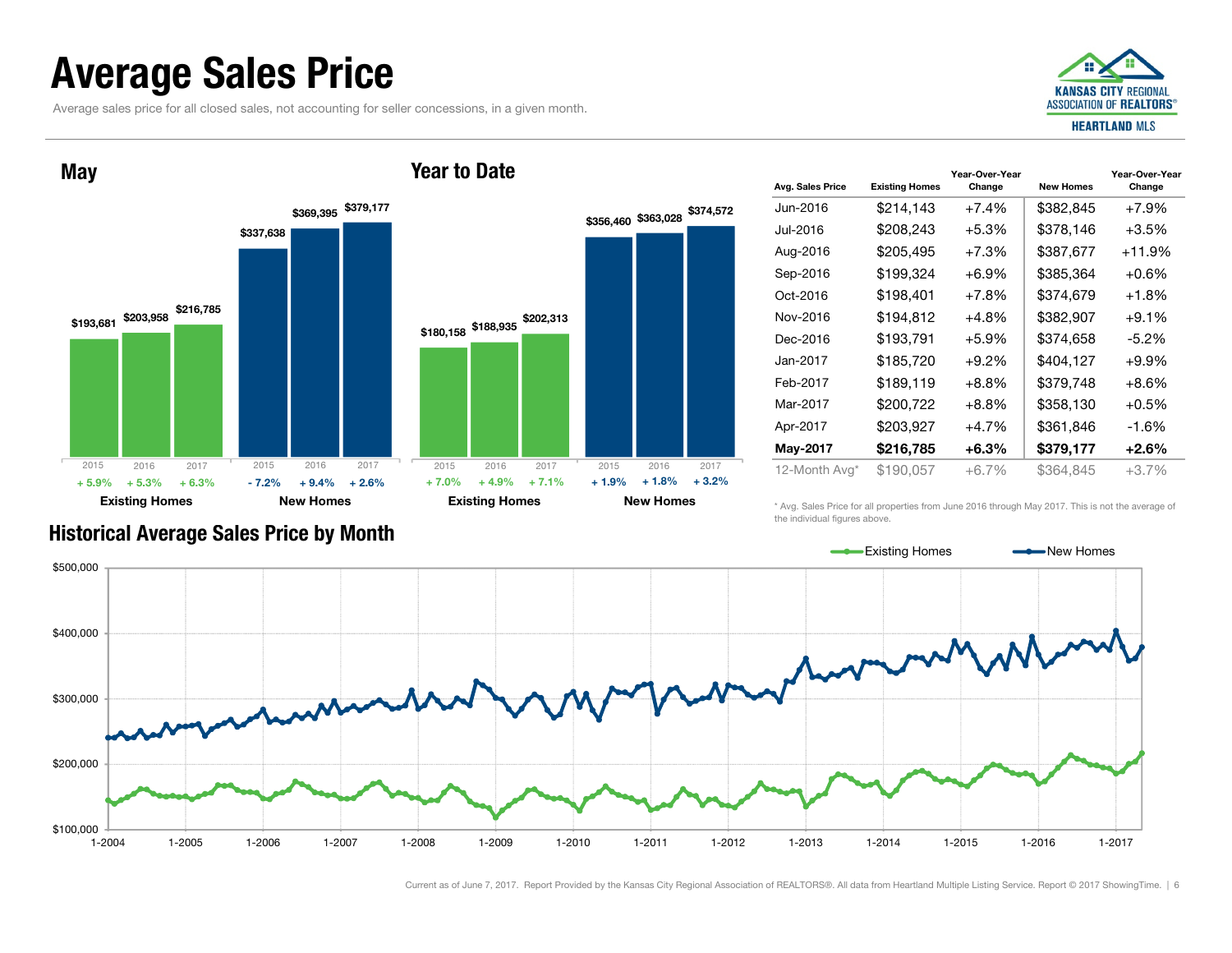### Median Sales Price

Point at which half of the sales sold for more and half sold for less, not accounting for seller concessions, in a given month.



**May** 



| <b>Year to Date</b> |  |
|---------------------|--|
|---------------------|--|



| <b>Median Sales Price</b> | <b>Existing Homes</b> | Year-Over-Year<br>Change | <b>New Homes</b> | Year-Over-Year<br>Change |
|---------------------------|-----------------------|--------------------------|------------------|--------------------------|
| Jun-2016                  | \$180,000             | $+5.9%$                  | \$341,051        | $+2.6%$                  |
| Jul-2016                  | \$178,000             | $+6.3%$                  | \$348,300        | $+5.6%$                  |
| Aug-2016                  | \$175,000             | +6.1%                    | \$363,265        | +10.6%                   |
| Sep-2016                  | \$170,000             | $+9.4%$                  | \$353,378        | $+6.6%$                  |
| Oct-2016                  | \$168,000             | $+6.3%$                  | \$356,323        | $+5.3%$                  |
| Nov-2016                  | \$165,000             | $+9.1%$                  | \$355,476        | +4.2%                    |
| Dec-2016                  | \$164,000             | $+5.8\%$                 | \$339,100        | -5.8%                    |
| Jan-2017                  | \$160,000             | $+10.3%$                 | \$359,000        | $+5.6%$                  |
| Feb-2017                  | \$163,500             | $+12.8%$                 | \$329,593        | -2.5%                    |
| Mar-2017                  | \$168,000             | $+7.0%$                  | \$326,355        | $+0.4%$                  |
| Apr-2017                  | \$177,000             | $+4.8%$                  | \$329,700        | $-3.0\%$                 |
| May-2017                  | \$185,000             | +4.5%                    | \$359,925        | +8.5%                    |
| 12-Month Avg*             | \$162,000             | $+6.8\%$                 | \$334,950        | $+3.9%$                  |

\* Median Sales Price for all properties from June 2016 through May 2017. This is not the average of the individual figures above.



Current as of June 7, 2017. Report Provided by the Kansas City Regional Association of REALTORS®. All data from Heartland Multiple Listing Service. Report © 2017 ShowingTime. | 7

### Historical Median Sales Price by Month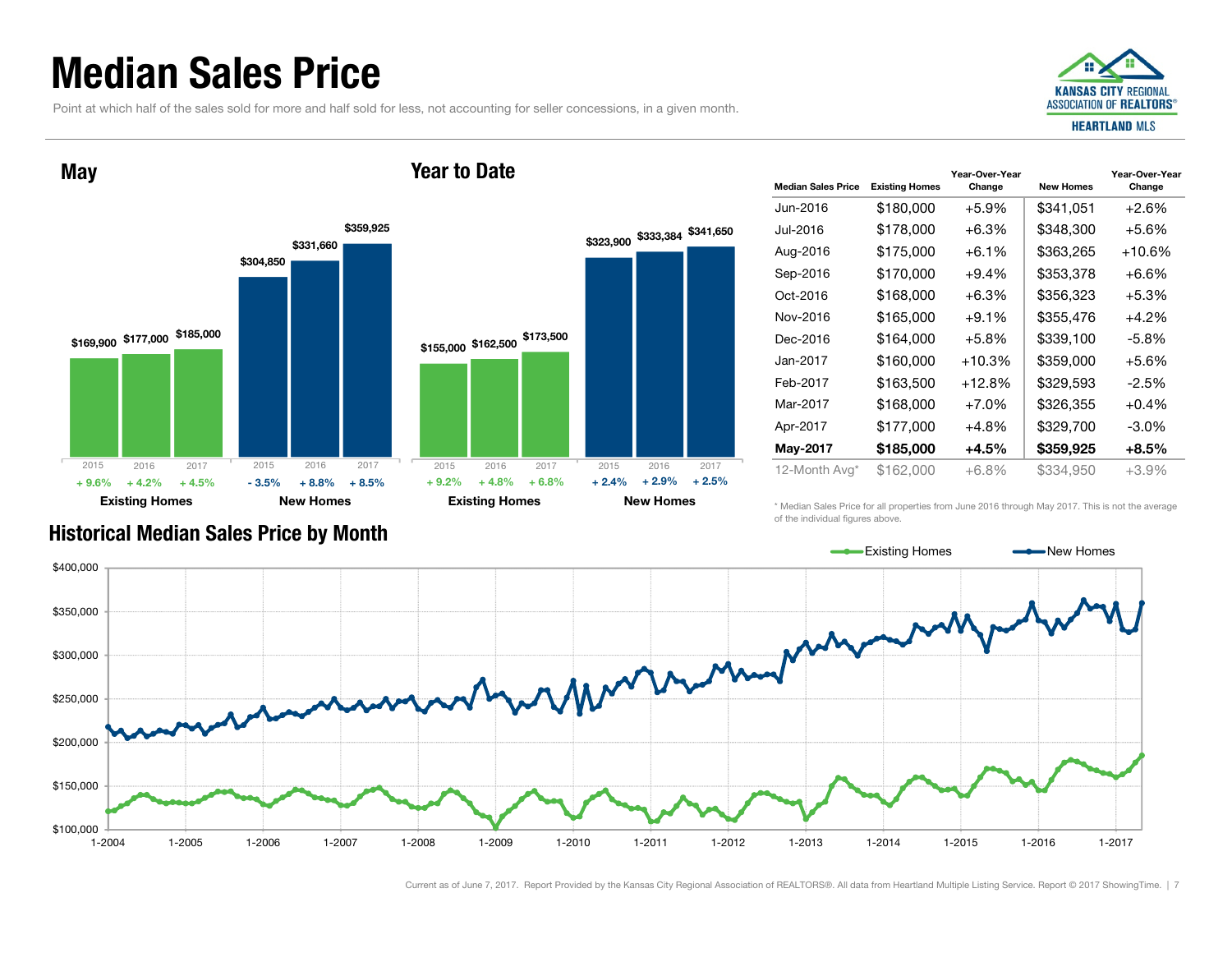# Days on Market Until Sale

Average number of days between when a property is listed and when an offer is accepted in a given month.





| Days on Market | <b>Existing Homes</b> | Year-Over-Year<br>Change | <b>New Homes</b> | Year-Over-Year<br>Change |
|----------------|-----------------------|--------------------------|------------------|--------------------------|
| Jun-2016       | 49                    | $-18.3%$                 | 143              | $-6.5%$                  |
| Jul-2016       | 45                    | $-25.0%$                 | 147              | $-6.4%$                  |
| Aug-2016       | 51                    | $-16.4%$                 | 122              | $-12.9%$                 |
| Sep-2016       | 51                    | $-21.5%$                 | 129              | $+1.6%$                  |
| Oct-2016       | 56                    | $-15.2%$                 | 116              | $+2.7%$                  |
| Nov-2016       | 53                    | $-20.9%$                 | 113              | $+4.6%$                  |
| Dec-2016       | 57                    | $-19.7%$                 | 95               | $+1.1%$                  |
| Jan-2017       | 64                    | $-15.8%$                 | 92               | $-19.3%$                 |
| Feb-2017       | 64                    | $-20.0\%$                | 119              | $-11.2%$                 |
| Mar-2017       | 56                    | -18.8%                   | 131              | +4.8%                    |
| Apr-2017       | 49                    | $-15.5%$                 | 128              | $-17.9%$                 |
| May-2017       | 42                    | -17.6%                   | 145              | -7.1%                    |
| 12-Month Avg*  | 64                    | $-18.4%$                 | 134              | $-6.6%$                  |

\* Days on Market for all properties from June 2016 through May 2017. This is not the average of the individual figures above.



Current as of June 7, 2017. Report Provided by the Kansas City Regional Association of REALTORS®. All data from Heartland Multiple Listing Service. Report © 2017 ShowingTime. | 8

### Historical Days on Market Until Sale by Month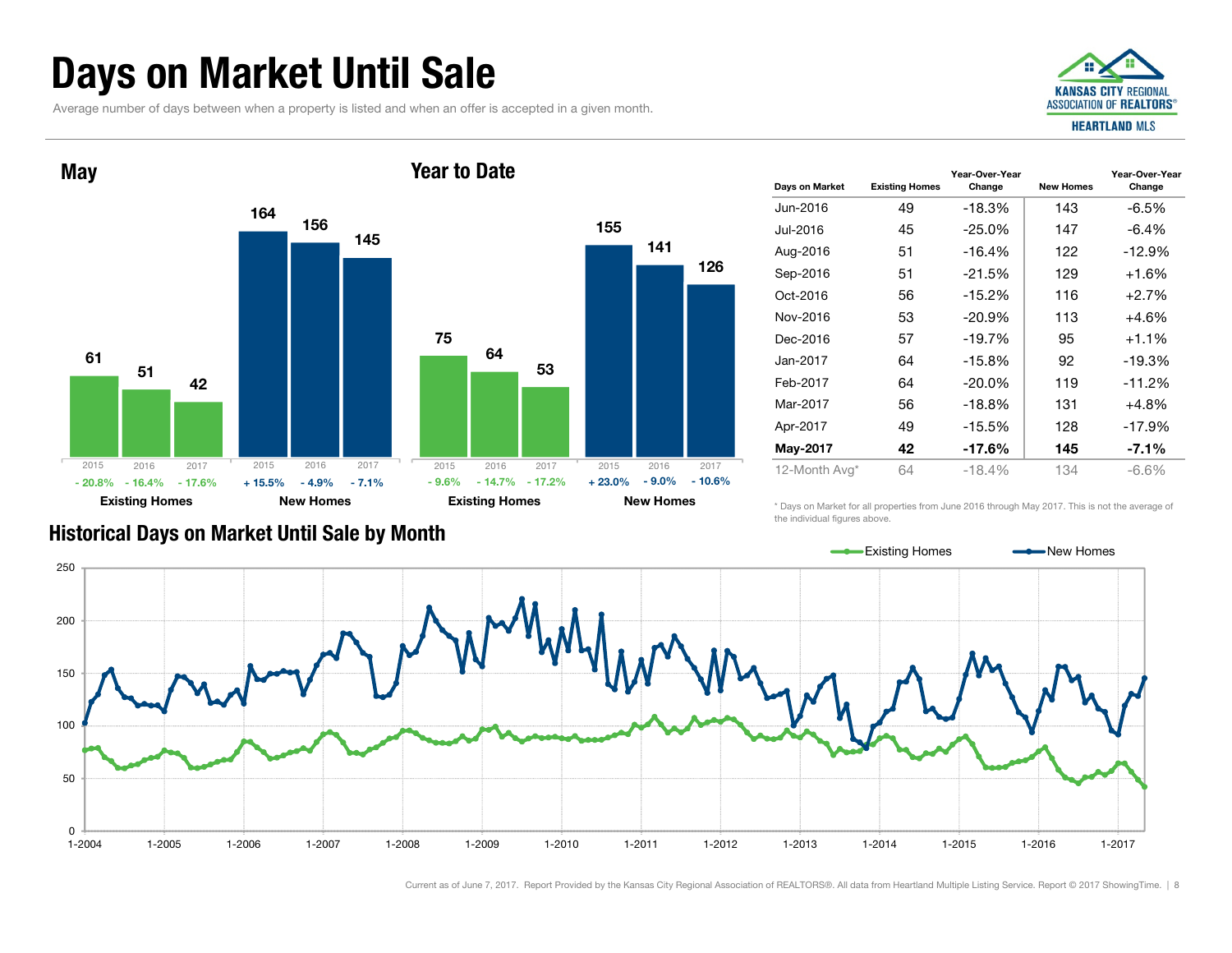# Percentage of Original List Price Received

Percentage found when dividing a property's sales price by its original list price, then taking the average for all properties sold in a given month, not accounting for seller concessions.





| Pct. of Orig. Price<br>Received | <b>Existing Homes</b> | Year-Over-Year<br>Change | <b>New Homes</b> | Year-Over-Year<br>Change |
|---------------------------------|-----------------------|--------------------------|------------------|--------------------------|
| Jun-2016                        | 97.4%                 | $+1.8%$                  | 101.2%           | $+0.1%$                  |
| Jul-2016                        | 96.9%                 | $+1.7%$                  | 101.7%           | $+0.5%$                  |
| Aug-2016                        | 96.0%                 | $+1.2\%$                 | 101.9%           | $+0.3%$                  |
| Sep-2016                        | 95.7%                 | $+1.3%$                  | 101.6%           | $+0.9\%$                 |
| Oct-2016                        | 95.1%                 | $+0.8%$                  | 101.9%           | $+0.1%$                  |
| Nov-2016                        | 95.2%                 | $+1.3%$                  | 101.9%           | $+0.7%$                  |
| Dec-2016                        | 94.8%                 | $+1.6%$                  | 101.3%           | $-0.6\%$                 |
| Jan-2017                        | 93.9%                 | $+0.2%$                  | 101.6%           | $+0.1%$                  |
| Feb-2017                        | 94.8%                 | $+1.6%$                  | 101.6%           | $+0.9%$                  |
| Mar-2017                        | 95.8%                 | $+0.6%$                  | 101.7%           | $+0.4%$                  |
| Apr-2017                        | 97.1%                 | $+0.5%$                  | 101.7%           | $0.0\%$                  |
| May-2017                        | 97.5%                 | $+0.5%$                  | 101.7%           | $+0.4%$                  |
| 12-Month Avg*                   | 95.0%                 | $+1.1\%$                 | 101.4%           | $+0.3\%$                 |
|                                 |                       |                          |                  |                          |

\* Pct. of Orig. Price Received for all properties from June 2016 through May 2017. This is not the average of the individual figures above.

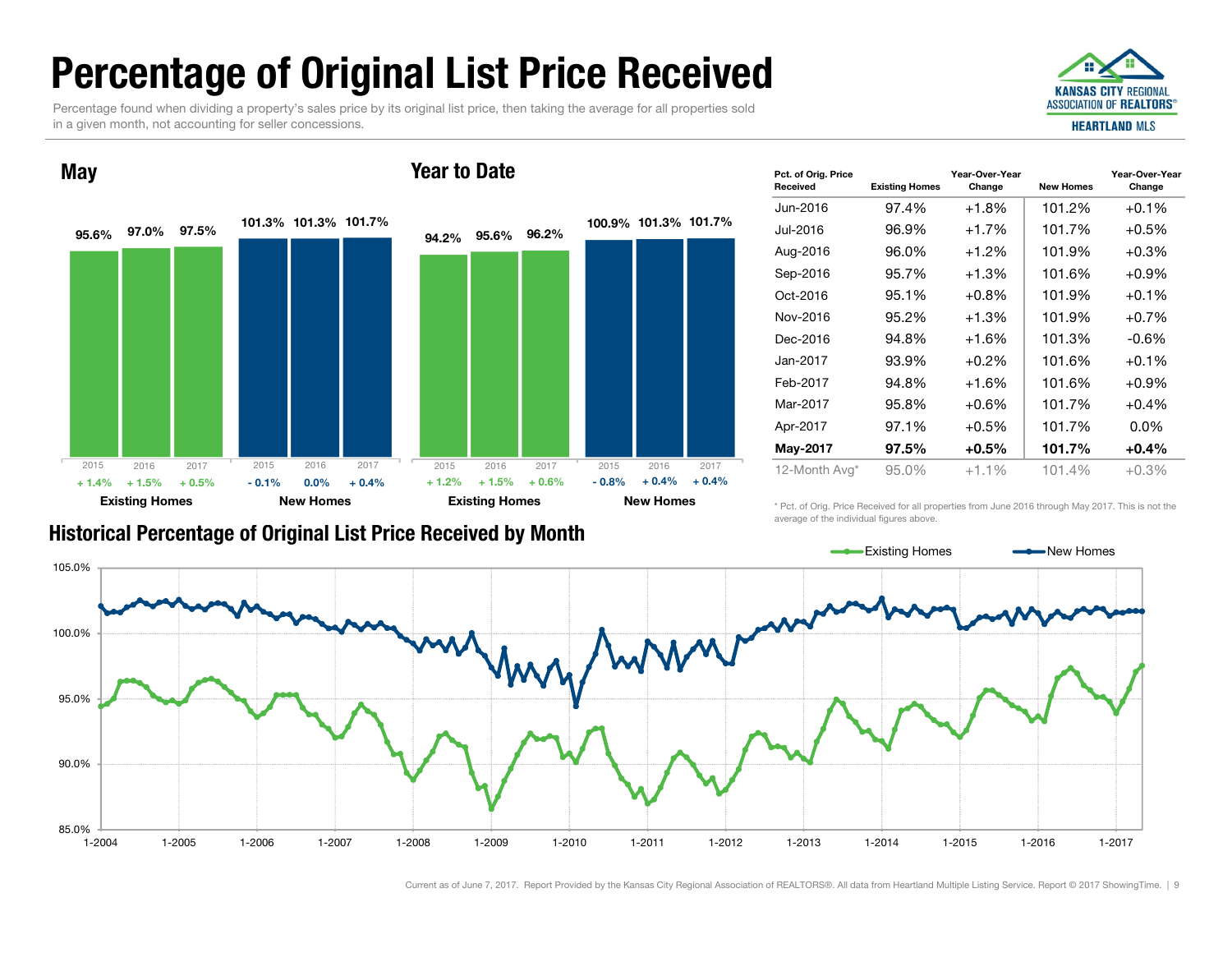## Pending Sales

A count of the properties on which offers have been accepted in a given month.





| <b>Pending Sales</b> | <b>Existing Homes</b> | Year-Over-Year<br>Change | <b>New Homes</b> | Year-Over-Year<br>Change |
|----------------------|-----------------------|--------------------------|------------------|--------------------------|
| Jun-2016             | 3,342                 | $+1.8%$                  | 337              | $+16.2%$                 |
| Jul-2016             | 3,257                 | $+6.2\%$                 | 270              | $-11.2%$                 |
| Aug-2016             | 3,033                 | $+2.7%$                  | 299              | $+10.7%$                 |
| Sep-2016             | 2,752                 | $+5.7%$                  | 252              | +15.6%                   |
| $Oct-2016$           | 2,617                 | $+10.6%$                 | 273              | $+21.9%$                 |
| Nov-2016             | 2,241                 | $+7.3%$                  | 230              | $+10.6%$                 |
| Dec-2016             | 1,734                 | $+0.7%$                  | 187              | $-9.2\%$                 |
| Jan-2017             | 2,198                 | $+0.2%$                  | 277              | $+7.4%$                  |
| Feb-2017             | 2,760                 | $-4.6%$                  | 390              | $+6.0\%$                 |
| Mar-2017             | 3,631                 | $+0.6%$                  | 458              | $-5.2\%$                 |
| Apr-2017             | 3,733                 | $-1.5%$                  | 438              | $+1.9%$                  |
| May-2017             | 3,761                 | +4.9%                    | 406              | $+12.8%$                 |
| 12-Month Avg         | 2,922                 | $+2.7\%$                 | 318              | $+5.5%$                  |
|                      |                       |                          |                  |                          |

### Historical Pending Sales by Month

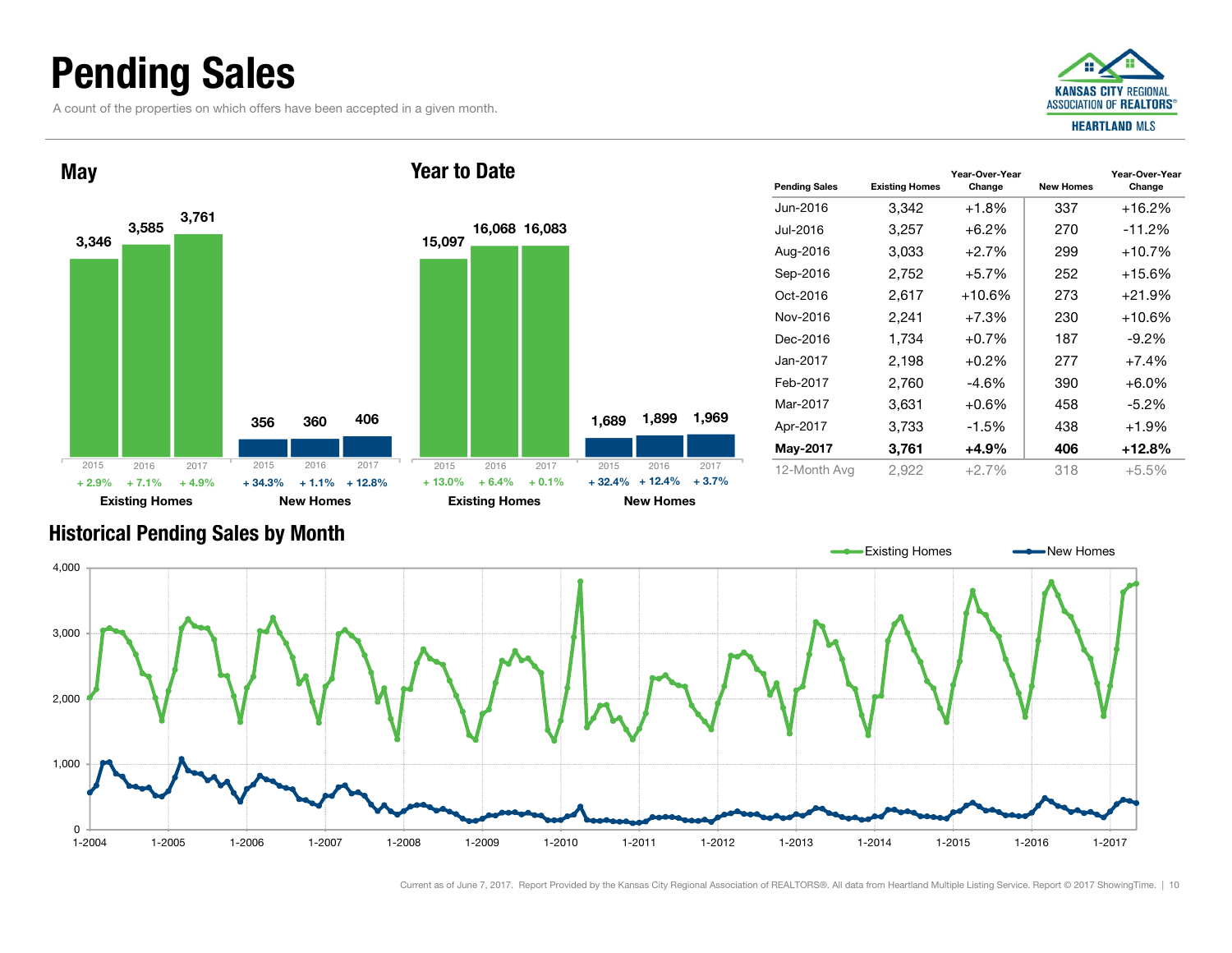# **Inventory**

The number of properties available for sale in active status at the end of a given month.





### Historical Inventory by Month